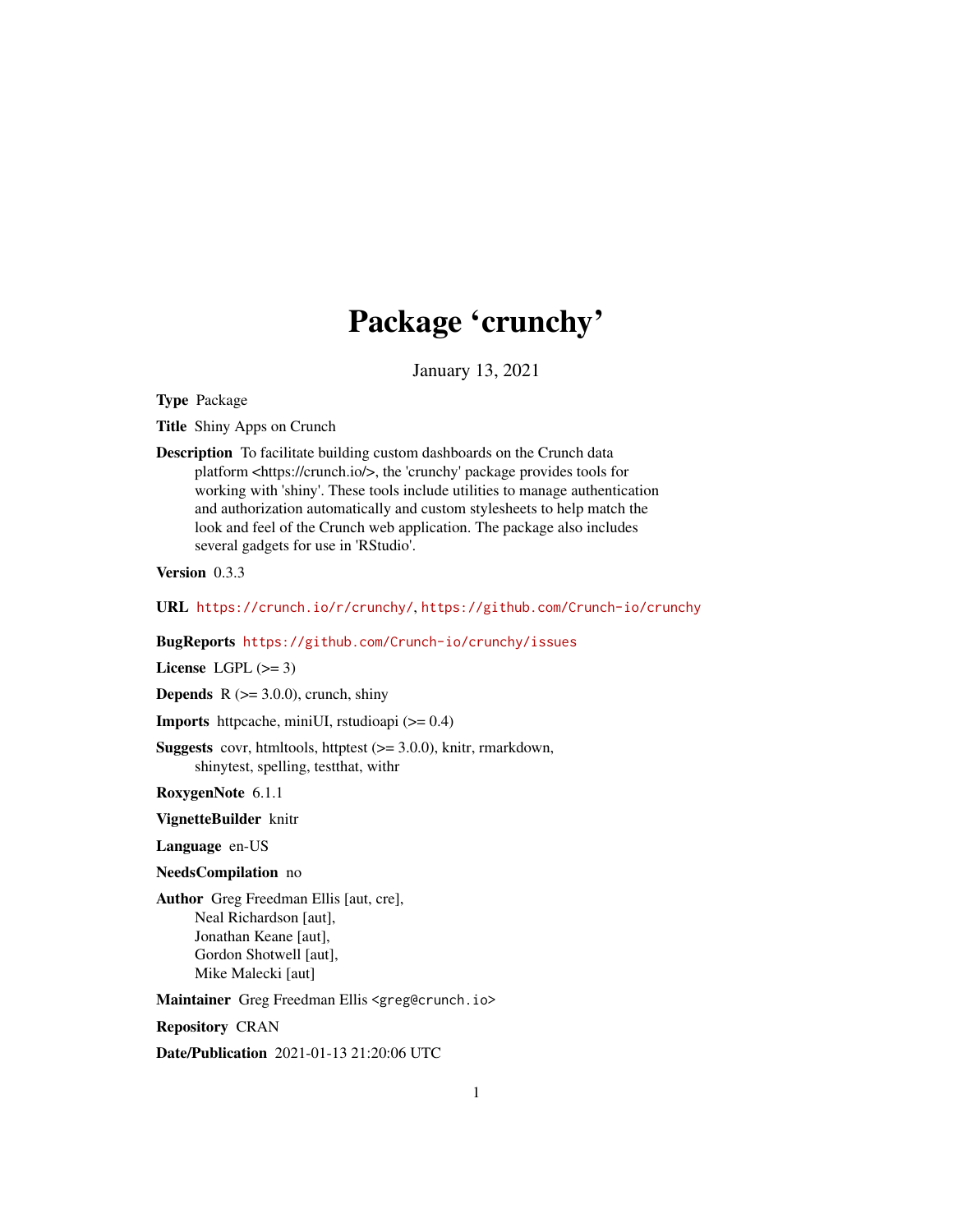# <span id="page-1-0"></span>R topics documented:

| Index |                                                                                                             |
|-------|-------------------------------------------------------------------------------------------------------------|
|       | with Crunchy Progress $\ldots \ldots \ldots \ldots \ldots \ldots \ldots \ldots \ldots \ldots \ldots \ldots$ |
|       |                                                                                                             |
|       |                                                                                                             |
|       |                                                                                                             |
|       |                                                                                                             |
|       |                                                                                                             |
|       |                                                                                                             |
|       |                                                                                                             |
|       |                                                                                                             |
|       |                                                                                                             |

crunchPage *Build a Crunchy UI*

# Description

These are no longer necessary. Just use the shiny ones and it just works. These functions are left here for backwards compatibility.

#### Usage

```
crunchPage(...)
crunchFluidPage(...)
crunchFillPage(...)
```
crunchNavbarPage(...)

# Arguments

... arguments passed to fluidPage, fillPage or navbarPage

# Value

The result of fluidPage, fillPage or navbarPage

# Examples

```
## Not run:
crunchPage(
   fluidRow(
       column(6,
           selectInput("filter",
               label="Filter",
```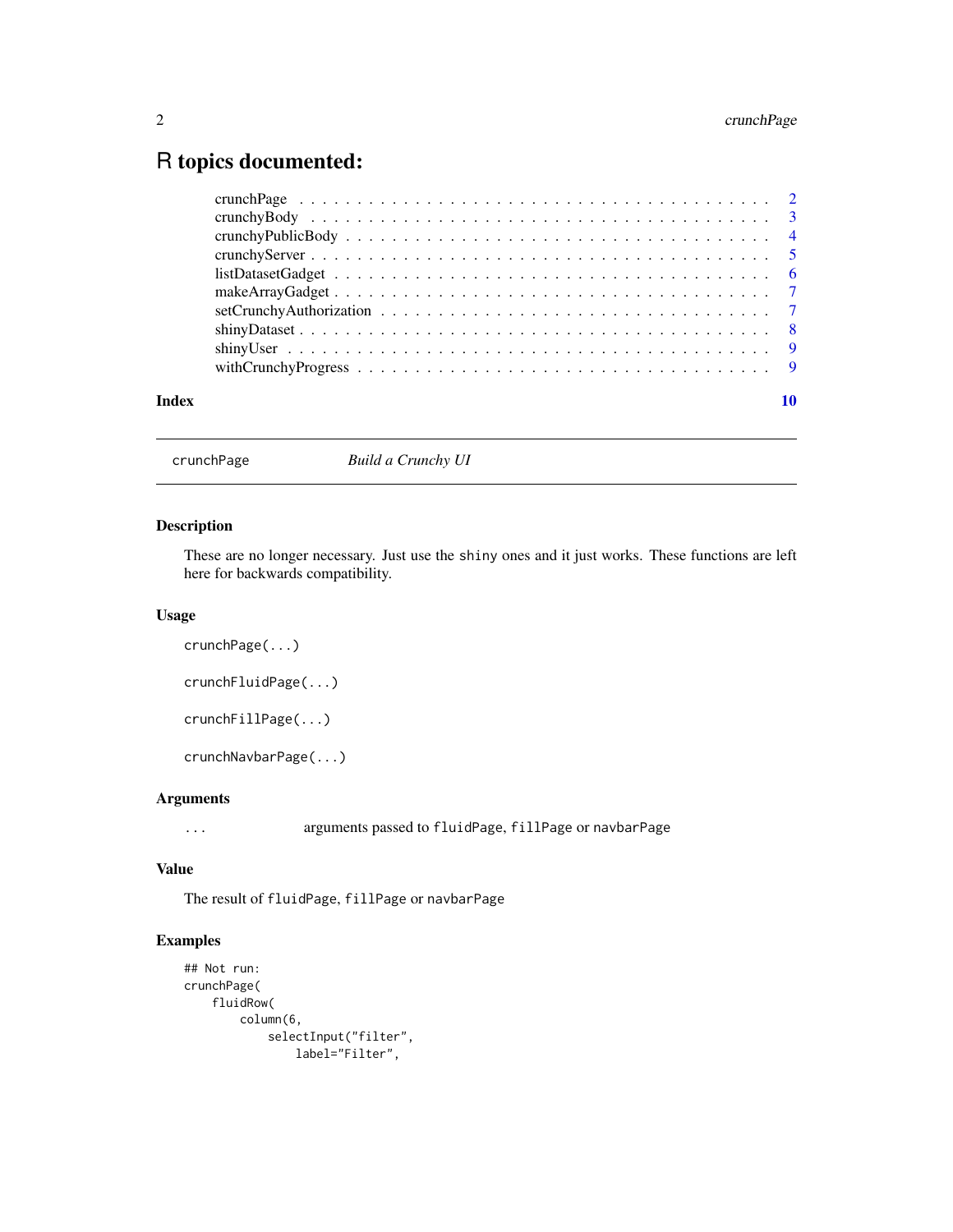# <span id="page-2-0"></span>crunchyBody 3

```
choices=filterList,
                selected="All"),
            br(),
            plotOutput("funnel1", height="300"),
        ),
        column(6,
            selectInput("brand",
                label="Competitor",
                choices=brands,
                selected="Nike"),
            br(),
            plotOutput("funnel2", height="300"),
        )
   )
)
## End(Not run)
```
<span id="page-2-1"></span>crunchyBody *A Shiny UI with Crunch auth*

# Description

When using [crunchyServer\(\)](#page-4-1) to wrap your app in Crunch authentication and authorization, you need to wrap your UI body content inside crunchyBody().

#### Usage

crunchyBody(...)

#### Arguments

... UI elements for your app

#### Details

This is the part that is conditionally rendered if the user is allowed. Any UI elements you want always to show, including <head> tags, should go outside this function.

#### Value

A uiOutput() container into which crunchyServer() will conditionally render output.

#### See Also

[crunchyPublicBody\(\)](#page-3-1) [crunchyServer\(\)](#page-4-1)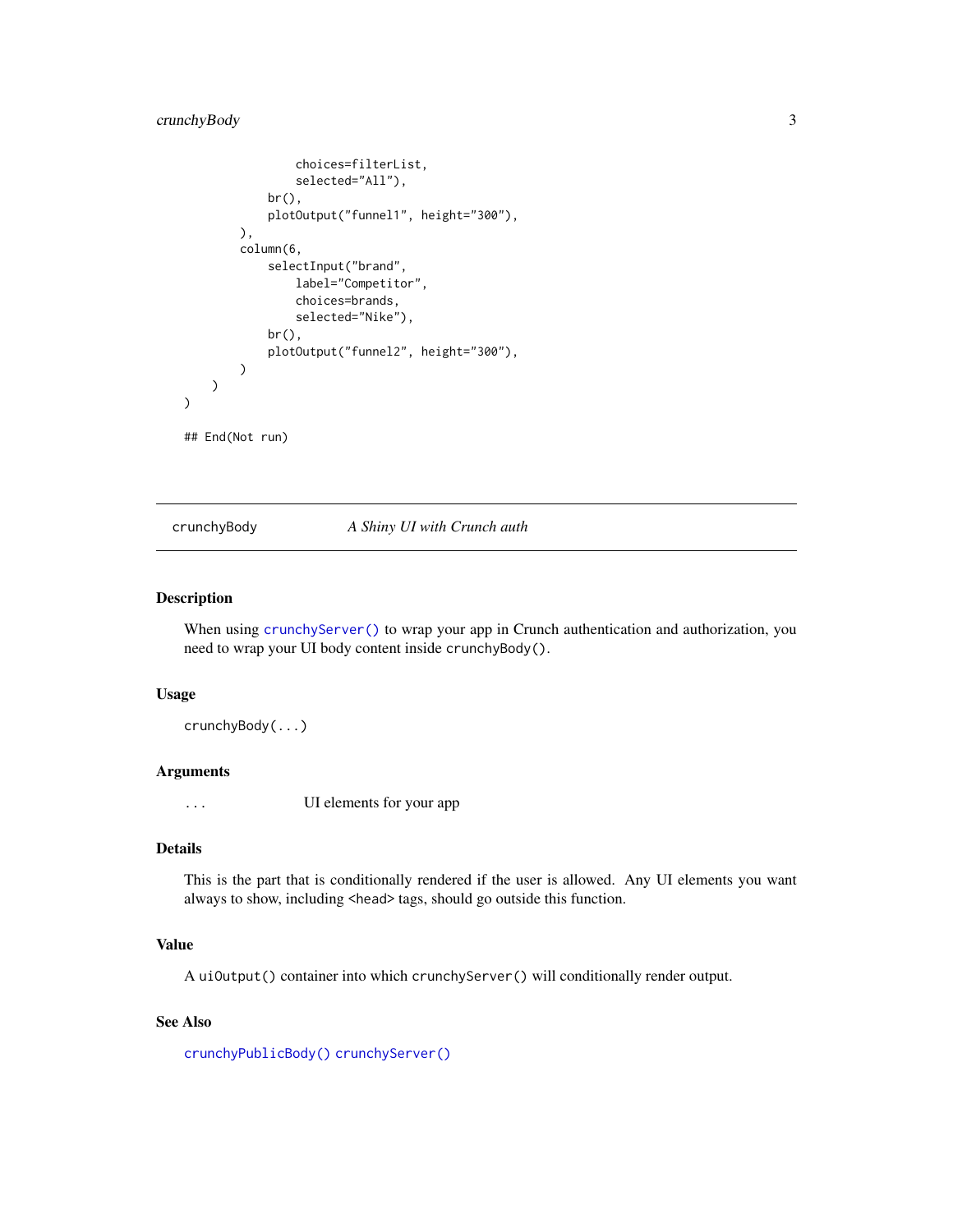## <span id="page-3-0"></span>Examples

```
## Not run:
shinyUI(fluidPage(
    tags$head(
        # This is content that will always be rendered
        tags$title("My secure app")
    ),
    crunchyBody(
        # This is content that only is rendered if the user is authorized
        fluidRow(
            column(6, h1("Column 1")),
            column(6, h1("Column 2"))
        )
    )
))
## End(Not run)
```
<span id="page-3-1"></span>crunchyPublicBody *Alternate UIs for unauthenticated and unauthorized users*

## <span id="page-3-2"></span>Description

[crunchyServer\(\)](#page-4-1) and [crunchyBody\(\)](#page-2-1) allow you to protect your app with Crunch authentication and authorization. Add these UI contents to your [shiny::shinyUI\(\)](#page-0-0) body to display different content for visitors who are not authenticated with Crunch (crunchyPublicBody()) or who are authenticated but not authorized to access your app (crunchyUnauthorizedBody).

## Usage

```
crunchyPublicBody(...)
```
crunchyUnauthorizedBody(...)

#### Arguments

... UI elements for your app, to be conditionally rendered

#### Value

An empty string; these functions are called for their side effects of registering the UI elements so that crunchyServer() can render them as appropriate.

#### See Also

[crunchyBody\(\)](#page-2-1); [setCrunchyAuthorization\(\)](#page-6-1) for governing who is authorized to view your app.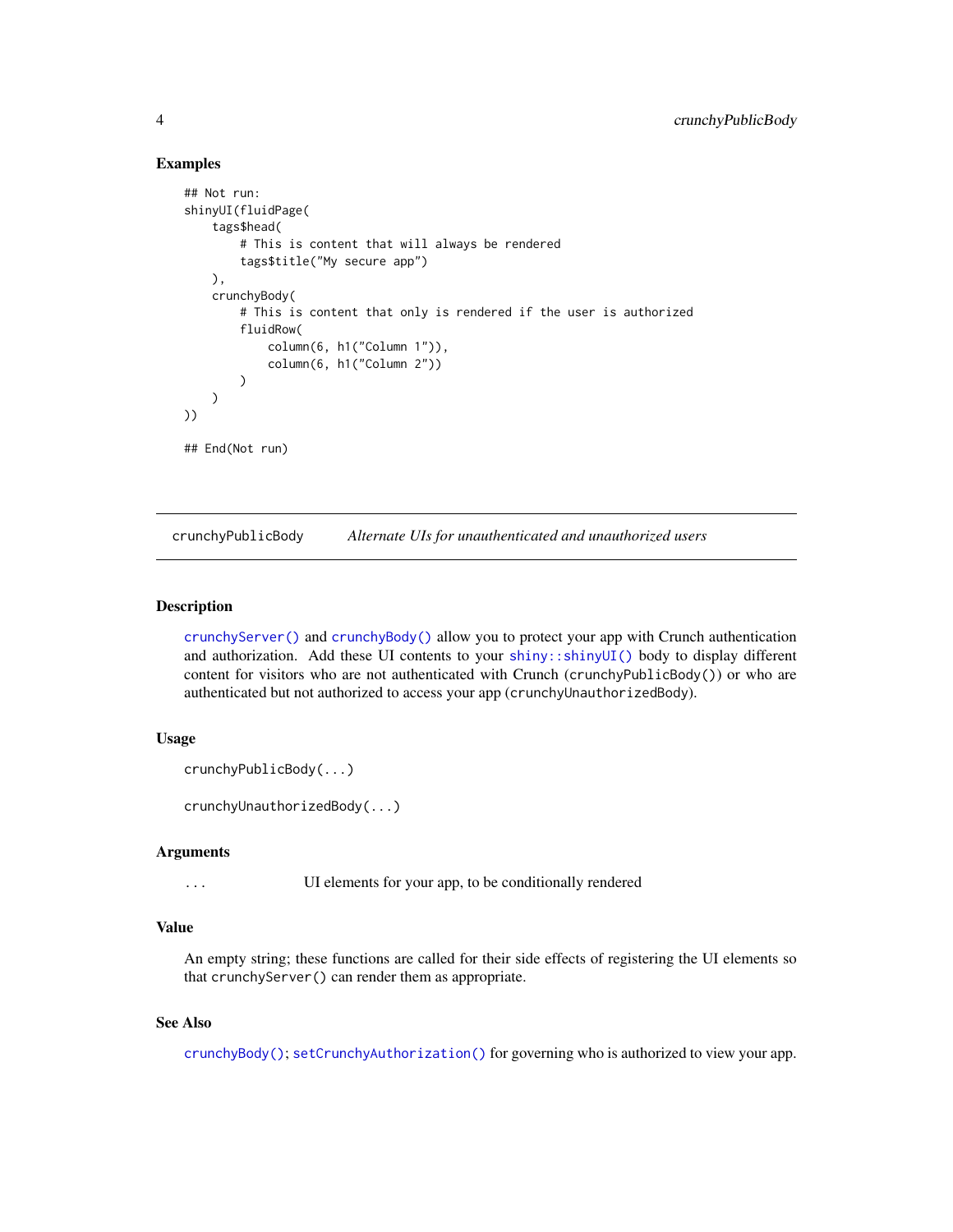# <span id="page-4-0"></span>crunchyServer 5

#### Examples

```
## Not run:
# This is the example from crunchyBody(), adding these alternate bodies:
shinyUI(fluidPage(
    tags$head(
        # This is content that will always be rendered
        tags$title("My secure app")
    ),
    crunchyBody(
        # This is content that only is rendered if the user is authorized
        fluidRow(
            column(6, h1("Column 1")),
            column(6, h1("Column 2"))
        \lambda),
    crunchyPublicBody(
        # This is shown to visitors who are not logged into Crunch at all
        h1("Please log into Crunch.")
   ),
    crunchyUnauthorizedBody(
        # This is for Crunch users who don't meet your authorization criteria
        # Perhaps they don't have access to a particular dataset
        h1("You don't have access to this app."),
        tags$div("Contact your_admin@example.com.")
    )
))
## End(Not run)
```
<span id="page-4-1"></span>crunchyServer *A Shiny server with Crunch auth*

# Description

To make sure that users who access your shiny.crunch.io app are allowed to access it, use crunchyServer() instead of [shiny::shinyServer\(\)](#page-0-0), and wrap your UI content inside [crunchyBody\(\)](#page-2-1). This will prevent anyone who is not logged into Crunch in their browser from accessing your app.

#### Usage

```
crunchyServer(func, authz = getOption("crunchy.authorization"))
```
#### Arguments

| func  | A function (input, output, session), as you'd normally give to shiny Server().                                                                                    |
|-------|-------------------------------------------------------------------------------------------------------------------------------------------------------------------|
|       | If the user is not authenticated or authorized, this function will not be evaluated.                                                                              |
| authz | A function (input, output, session) to evaluate to determine if the current<br>user is authorized to enter the app. Since it will be called repeatedly, it should |
|       | be cheap to execute.                                                                                                                                              |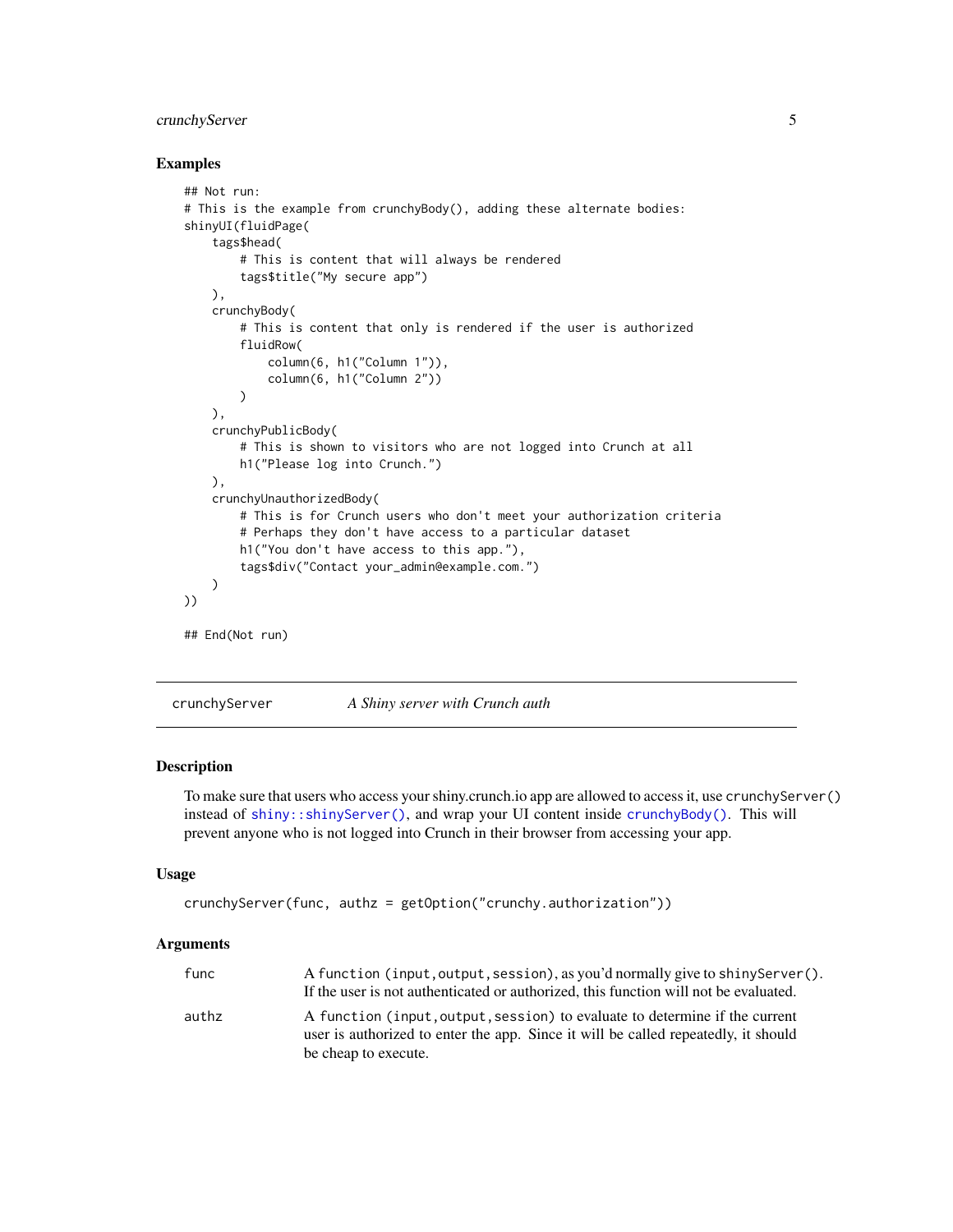# <span id="page-5-0"></span>Details

To restrict access further to only certain Crunch users, you can set an authorization method, either by passing a server function to the authz argument of this function, or by calling [setCrunchyAuthorization\(\)](#page-6-1).

For a simple example app using crunchyServer(), copy system.file("example\_apps/crunchy\_server/app.R",package="crunchy"), supply your dataset id on line 14, and run it.

# Value

Invisibly, a Shiny server function with the auth logic wrapped around func.

#### See Also

[crunchyBody\(\)](#page-2-1) for wrapping the UI contents, [crunchyPublicBody\(\)](#page-3-1) for specifying an alternate UI for when the user is not authenticated, [crunchyUnauthorizedBody\(\)](#page-3-2) for giving an alternate UI for users who are authenticated with Crunch but not authorized to view this app, and [setCrunchyAuthorization\(\)](#page-6-1) for governing who is authorized to view your app.

listDatasetGadget *Open dataset selector*

#### Description

Open dataset selector

#### Usage

```
listDatasetGadget(...)
```
#### Arguments

... Further arguments passed to crunch::listDatasets()

# Value

A loadDataset() call is pasted into your RStudio session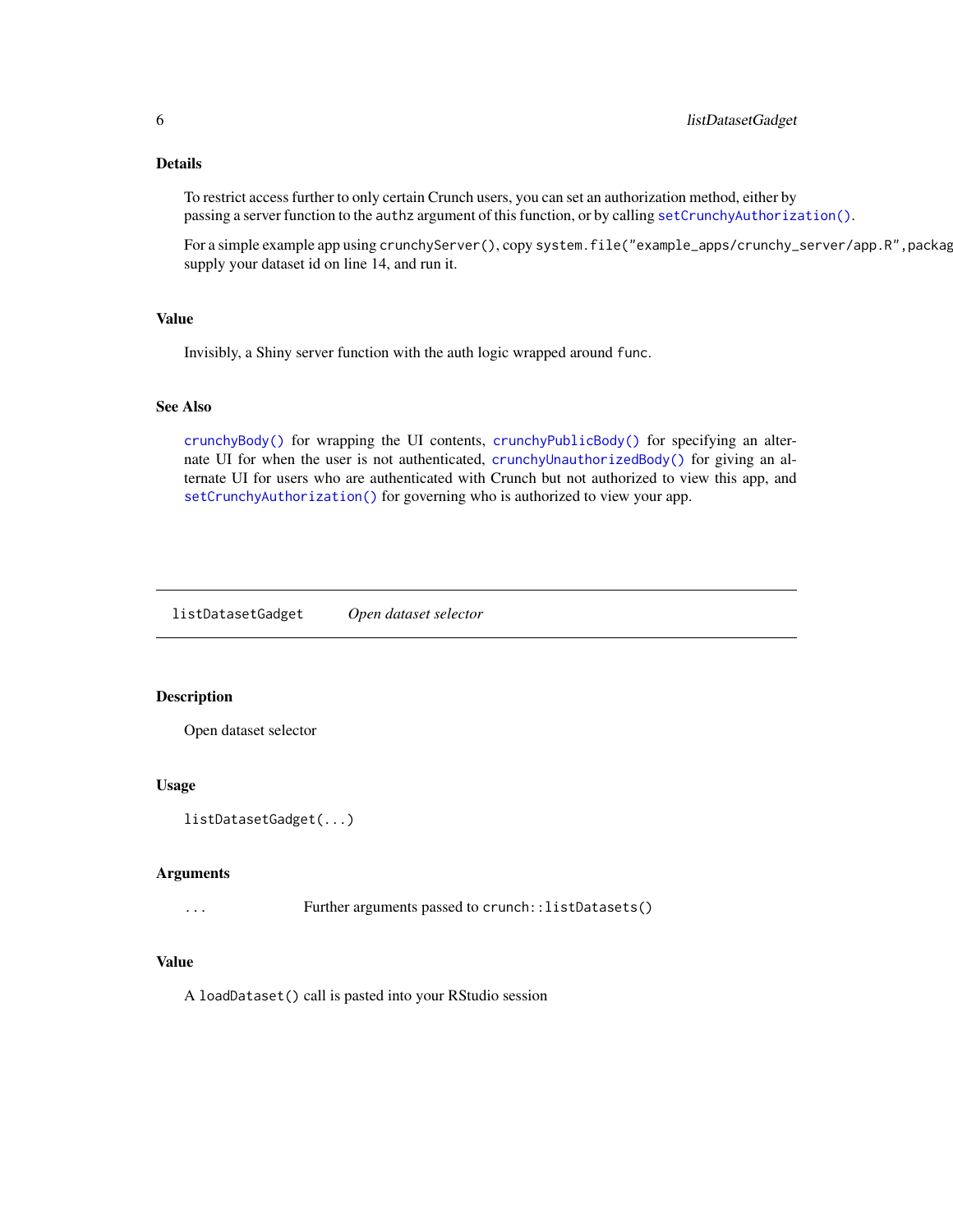<span id="page-6-0"></span>

#### Description

Categorical Array and Multiple Response variables can be difficult to construct without being able to investigate the available variables, and their categories. This shiny gadget lets you select subvariables from the dataset list, and ensures that those variables have consistent categories. To use the gadget you must have at least one CrunchDataset loaded into the global environment.

#### Usage

makeArrayGadget(env = globalenv())

#### Arguments

env the environment to run the gadget

# Value

a valid call to makeArray() or makeMR()

<span id="page-6-1"></span>setCrunchyAuthorization

*Register authorization logic for your Crunchy app*

# Description

Call this to set an expression or server function to evaluate to determine whether the current user is authorized to access your app. Ideally, this is cheap to execute because it will be called repeatedly.

#### Usage

```
setCrunchyAuthorization(func)
```
#### Arguments

func A function (input, output, session) to call inside [crunchyServer\(\)](#page-4-1)

# Value

Invisibly, the server function. This function is called for the side effect of setting the authorization function globally. The function should return TRUE if the current user is authorized.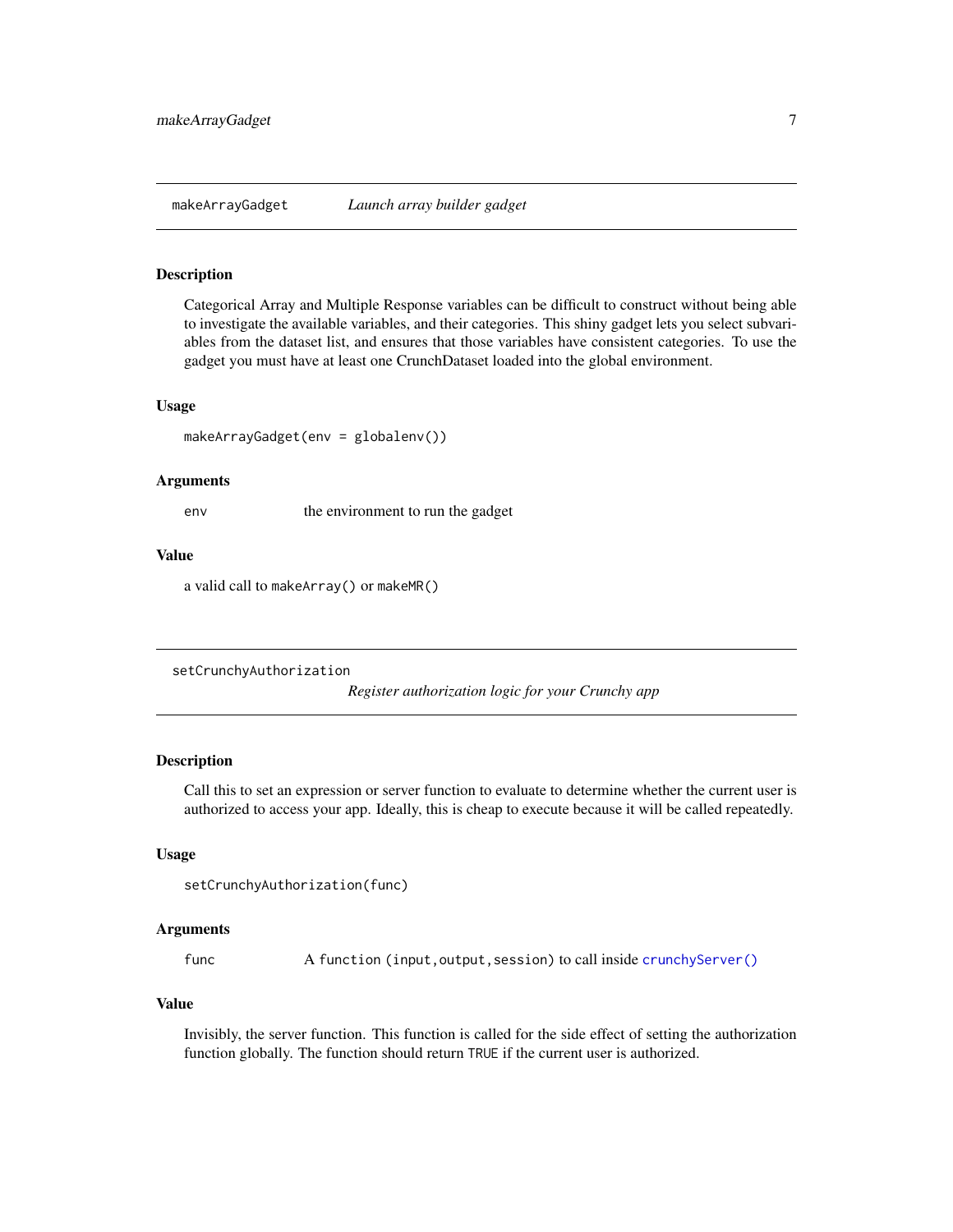# Examples

```
setCrunchyAuthorization(function (input, output, session) {
    # Restrict to users who have crunch.io emails
    endsWith(email(shinyUser()()), "@crunch.io")
})
```
shinyDataset *Load a dataset for a Shiny session*

# Description

This function wraps [crunch::loadDataset\(\)](#page-0-0) in a [shiny::reactive\(\)](#page-0-0) object for use in a Shiny app. It also ensures that the current user is authenticated with Crunch before proceeding.

# Usage

```
shinyDataset(...)
```
#### Arguments

... Arguments passed to loadDataset

# Value

A Shiny reactive object.

## Examples

```
## Not run:
shinyServer(function(input, output, session) {
   ds <- shinyDataset("Your dataset name")
    freqs <- reactive({
       fmla <- as.formula(paste("~", input$varname))
       crtabs(fmla, data=ds())
    })
})
## End(Not run)
```
<span id="page-7-0"></span>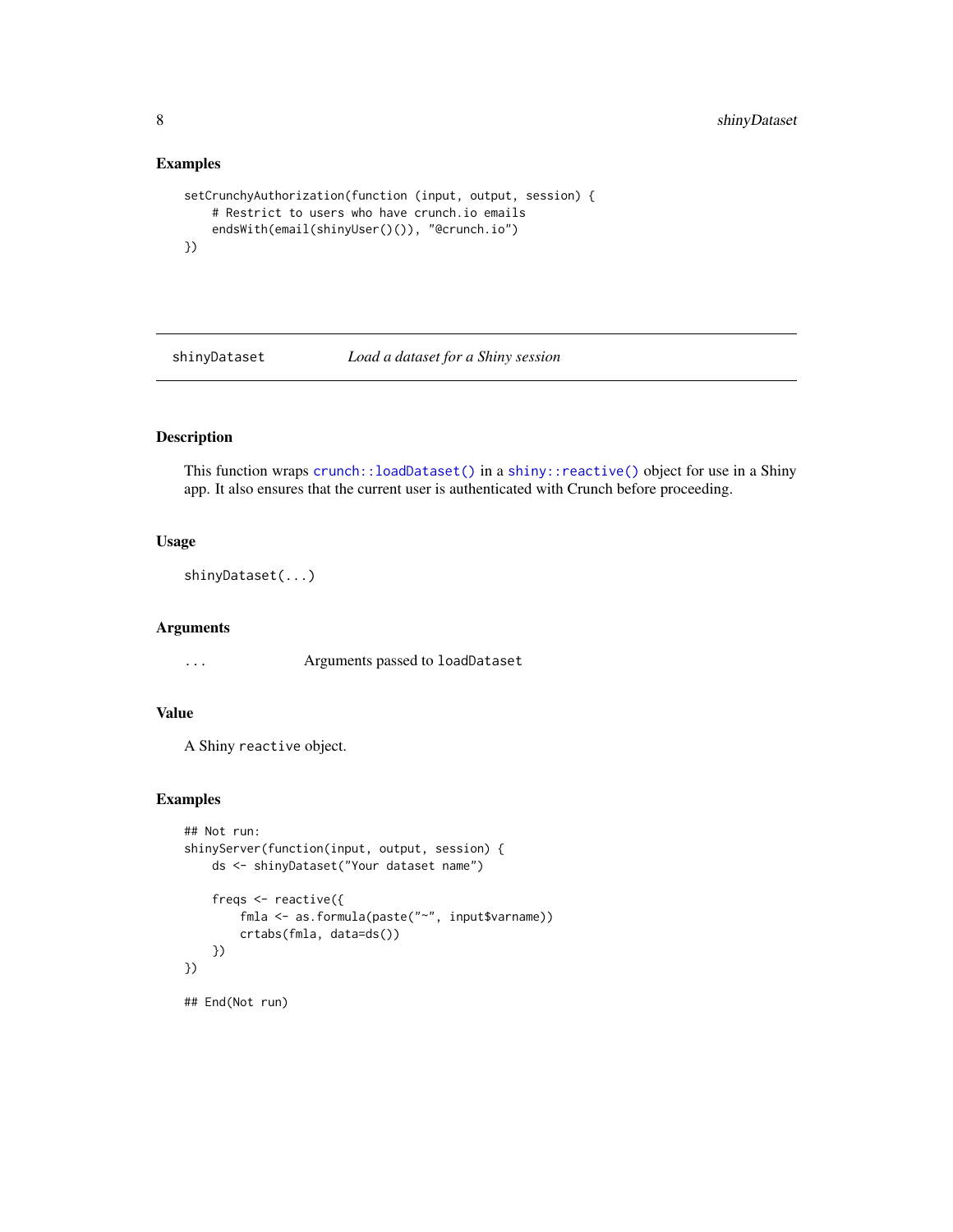<span id="page-8-0"></span>

#### Description

This function returns information about the current user of the shiny app. This is useful if you want to change the behavior of the app depending on who is viewing the app. You can access elements of this record with crunch functions like name() or email().

#### Usage

shinyUser()

# Value

A user record if the user is logged in, otherwise a character vector or error

withCrunchyProgress *Display progress from Crunch API processes*

## Description

Some potentially large operations, such as imports and exports, report progress in the Crunch API. In an interactive R session, they print a text progress bar. This context, which wraps shiny: withProgress(), reports that Crunch API progress up to the Shiny web app.

#### Usage

```
withCrunchyProgress(expr, ...)
```
# Arguments

| expr | Code to evaluate                                     |
|------|------------------------------------------------------|
| .    | Additional arguments passed to shiny::withProgress() |

#### Value

The result of expr

# Examples

```
## Not run:
withCrunchyProgress(
    ds <- newDataset(df),
    message = "Importing..."
)
## End(Not run)
```